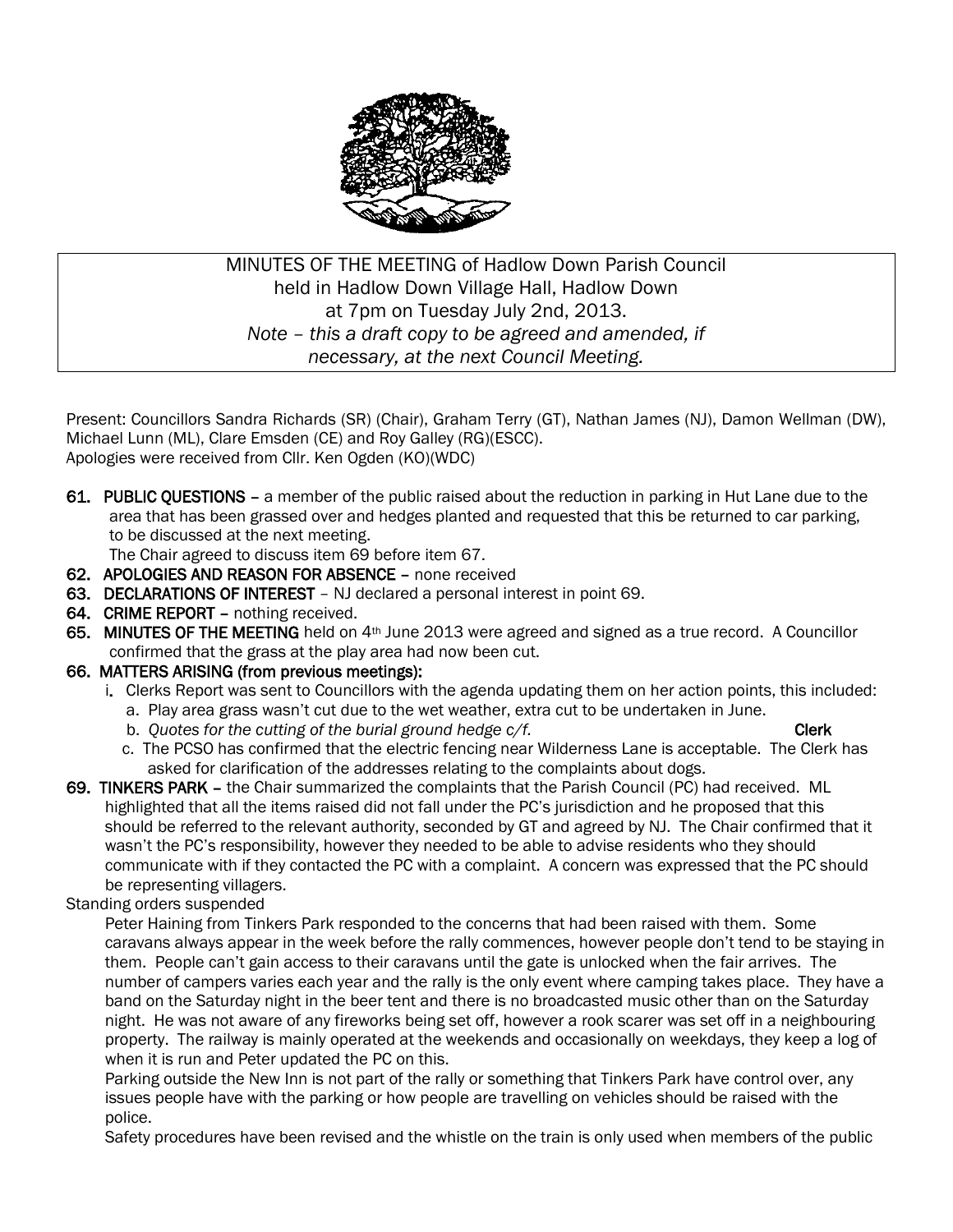are on site to make people aware of the danger.

 Peter apologized that a member of the public was sworn at by a volunteer, however they did not know who this related to.

 The Chair clarified that if villagers had issues over the parking at the New Inn or how people are travelling on vehicles they should raise them with the police. Any complaints regarding noise should be referred to Enviromental Services and diary sheets can be kept by the resident. The Clerk confirmed that anyone recording diary sheets must be prepared to stand up in court to confirm that they wrote the diary record. Any planning issues need to be raised with WDC planning enforcement.

The Trust is in communication with WDC over issues that have been raised.

Peter was thanked for responding to the items raised.

Standing orders reinstated

# 67a. PLANNING APPLICATIONS:

- i. WD/2013/1144/F 7 SCHOOL LANE COTTAGES TN22 4JD Single storey side extension The Parish Council fully support the application. (6/0)
- ii. WD/2013/1198/F SOUTH VIEW, WILDERNESS LANE, TN22 4HX Remodelling and extension to dwelling – The Parish Council support the application. (6/0)

# 67b. APPROVED PLANNING APPLICATIONS:

- i. WD/2013/0840/FE & 0841/LBE- CROWPITS BARN, CROWPITS HOUSE, WILDERNESS LANE Extension of time of WD/2010/1009/FE & 1091/LBE – conversion of Crowpits Barn to create a residential annexe to Crowpits House.
- 68. REPORT FROM CLLR. ROY GALLEY, ESCC RG updated the PC on the format of the new council. He advised that the vast majority of their budget is used on adult social care and child protection. He is due to meet all of the Highways stewards for his area and is having a further meeting with Highways department. Residents had raised concerns with him over the speed of traffic from the junction of the A267 and A272 towards Heathfield, he will be discussing this with Highways.

The continuing problem with potholes was highlighted to RG.

- 70. BANK RECONCILIATION: –for June 2013 agreed and signed. *The Clerk will contact SALC about their <u>outstanding cheque.</u> Olerk Clerk Clerk Clerk Clerk Clerk*
- 71. REVIEW OF QUARTERLY FINANCIAL FIGURES the Clerk had sent details of the quarterly figures to Councillors prior to the meeting. It was agreed that in future the Clerk would show the reserves figures at the last quarterly review along with the current reserves figures.

# 72. OTHER FINANCE MATTERS –

- i. The Clerk updated the PC on the cost for a new dog bin near the Village Hall, it was proposed by ML, seconded by GT and agreed by all to arrange for WDC to install the bin now and for it to be emptied on a fortnightly basis. *Clerk to liaise with Janet Tourell (JT) to decide location for the bin.* Clerk
- ii. A Councillor raised a concern with how the contractors had been listed, it was agreed that in future the Councillors would be advised who the contractors were but their quote would be listed anonymously. A discussion was held on the work involved, the PC agreed on the contract*, the Clerk will write to all those who tendered for the work and will get a commencement date from the contractor, DW to order the materials, the Clerk will ensure that NJ and DW are given 2 weeks notice prior to the work commencing.* Clerk/DW

# Standing orders suspended

 GT and JT confirmed that the Village Hall Committee have seen the work specification and have agreed to the work. They are aware of some concerns that have been raised by contractors.

Standing orders reinstated

- iii. The payments of £75 to SLCC Enterprises Ltd for the Clerk's course and £20 for WDALC subscription, that were signed at the June meeting, were ratified at this meeting.
- iv. It was agreed to purchase the Local Council Administration book  $9<sup>th</sup>$  edition
- v. The internal audit report was sent to Councillors prior to the meeting, the Clerk was congratulated on a successful audit. A discussion was held on the comments made by the auditor regarding the report on earmarked reserves, the Clerk commented that she found that this document was useful and it was therefore agreed by all to keep it.
- 73. STANDING ORDERS GT proposed an amendment to standing orders so that the Chair could, without the need to suspend standing orders, ask a member of the public a question, or could allow another Councillor to ask a member of the public a question or could invite a member of the public to comment on the topic under discussion. Seconded by ML and agreed by all. The Clerk advised that as this had now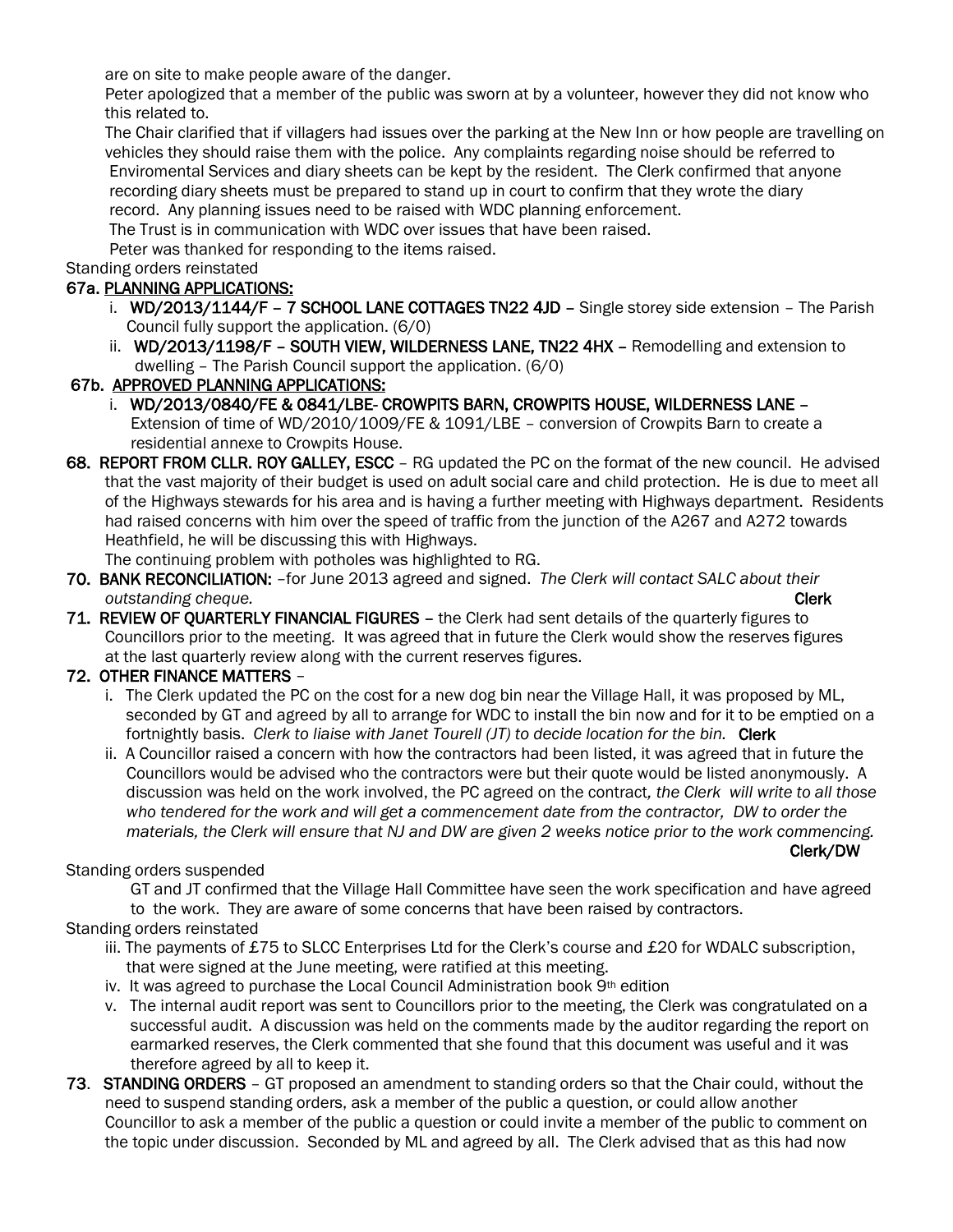been agreed it could commence immediately, she will update the Standing Orders **Clerk** 

- 74. BUS SHELTER the Clerk advised that she had been informed that the bus shelter had now been installed, the Chair thanked Wilderness Wood for their work on this. *DW agreed to inspect it.* A discussion was held on ensuring that the shelter is kept clean and Councillors agreed to regularly check it. DW
- 75. WILDERNESS WOOD the Chair had sent to Councillors the notes from the meeting with Wilderness Wood, she thanked Zoe John for attending the meeting and requested that she contact the PC if she had any concerns.

 A Councillor requested that the *Clerk write to WDC requesting that the PC be informed and be allowed to comment if there is a change of use application for Wilderness Wood.* Clerk

- 76. LEASE FOR THE ENTRANCE TO THE PLAYING FIELD the Clerk updated the PC on the developments regarding a new lease for the entrance to the playing field, they should receive a copy of the heads of agreement in the next month. The PC will need to refer the new lease to their lawyer. The Clerk advised that until the new lease is agreed the planning application for the Community Centre would not be able to be agreed with WDC.
- 77. YOUTH SHELTER NJ confirmed that he had met with the Playing Field committee and they had agreed the location for the youth shelter, between the zip wire and the play area, and the proposed design. *NJ will*  ask Wilderness Wood to draw up the design. **All and the set of the set of the set of the set of the set of the s**

 *Clerk to draft letter to the trustees of St Mark's School House Trust to send with the map and design requesting agreement to the shelter.* Clerk and the shelter and the shelter and the shelter and the shelter and the shelter and the shelter and the shelter and the shelter and the shelter and the shelter and the shelter

 The Clerk advised that under the Town and Country Permitted Development Order 1995, part 12 schedule 2, public shelters are permitted development for PCs. Once agreement is received from the trustees *the Clerk will write to Doug Moss at WDC planning with the map and design in order to get confirmation that it is permitted development for the PC.* **The same of the PC clerk Clerk Clerk Clerk contained by**  $\mathbb{C}$ 

 It was agreed that as the shelter is for everyone it should be called a public shelter*. GT agreed to speak to the residents of the Oaks regarding the shelter.* **GT** *GT* 

78. NEW COMMUNITY CENTRE – it was confirmed that the Geotech survey has been undertaken, it has identified that the top level is topsoil, then clay, then sandstone. The results of the analysis of the soil haven't yet been received. The Clerk reiterated the Solicitor's comments that the PC need to have a building agreement with a lease at the end of it for the new Community Centre, however the PC shouldn't spend out on this being drawn up, until the plans have been agreed by WDC and the Centre is going ahead. If the PC is providing any funding there will need to be collateral funding arrangements. The PC will need to agree the plans before they go to WDC. It had been suggested that the PC meet with some of the committee members and also that they meet with other Town/PCs who have been in similar situations and that they possibly set up their own committee*. The Chair will highlight these items at the next Community Centre committee meeting.* **Chair Chair Chair Chair Chair Chair Chair Chair Chair Chair Chair Chair Chair Chair Chair Chair Chair Chair Chair Chair Chair Chair Chair** 

 The proposed building may straddle the Playing Field land and the St Mark's School House Trust land. It was confirmed that the new lease for the entrance to the Playing Field should address this issue and it has been requested that the rent be based on the square meterage of the building on the Trusts land.

79. DEER ACCIDENTS – it was confirmed that new yellow deer warning signs have been put up and when more supplies are received Highways will add ones the other side of those already installed. *CE to request Highways also put signs either side of The Toll and by Hadlow House.* CE

 The Chair allowed a Councillor to ask RG about the culling of deer across the county. RG confirmed that there had been selective culling. *The Clerk will write to the conservation officer at Ashdown Forest to* ascertain what action has been taken in the Hadlow Down area. **Clerk Clerk** 

#### 80. REPORTS FROM COUNCILLORS (COUNCIL MATTERS AND OUTSIDE BODIES):

 Cllr. Michael Lunn congratulated the Village Fayre committee on a successful fayre, it was agreed that the *Clerk would write to the chair of the committee congratulating them on the Fayre and thanking them for the work they put into it.* Clerk

 ML advised that consultants have been employed by WDC regarding the 7km zone of influence for the Ashdown Forest, they have done the methodology which has been sent to Natural England. No testing of the nitrogen has yet been undertaken.

 ML advised that it is proposed that Uckfield, Heathfield and Crowborough police stations be closed, he has spoken to the inspector who has confirmed that they are looking at redeploying at other public buildings. It was proposed that the PC write to object to the closures and copy in Charles Hendry MP. Concern was raised that the PCSO's wouldn't have a base to work from. To be discussed at the next meeting. Cllr. Nathan James advised that the Emergency Plan had been updated, Councillors checked that their